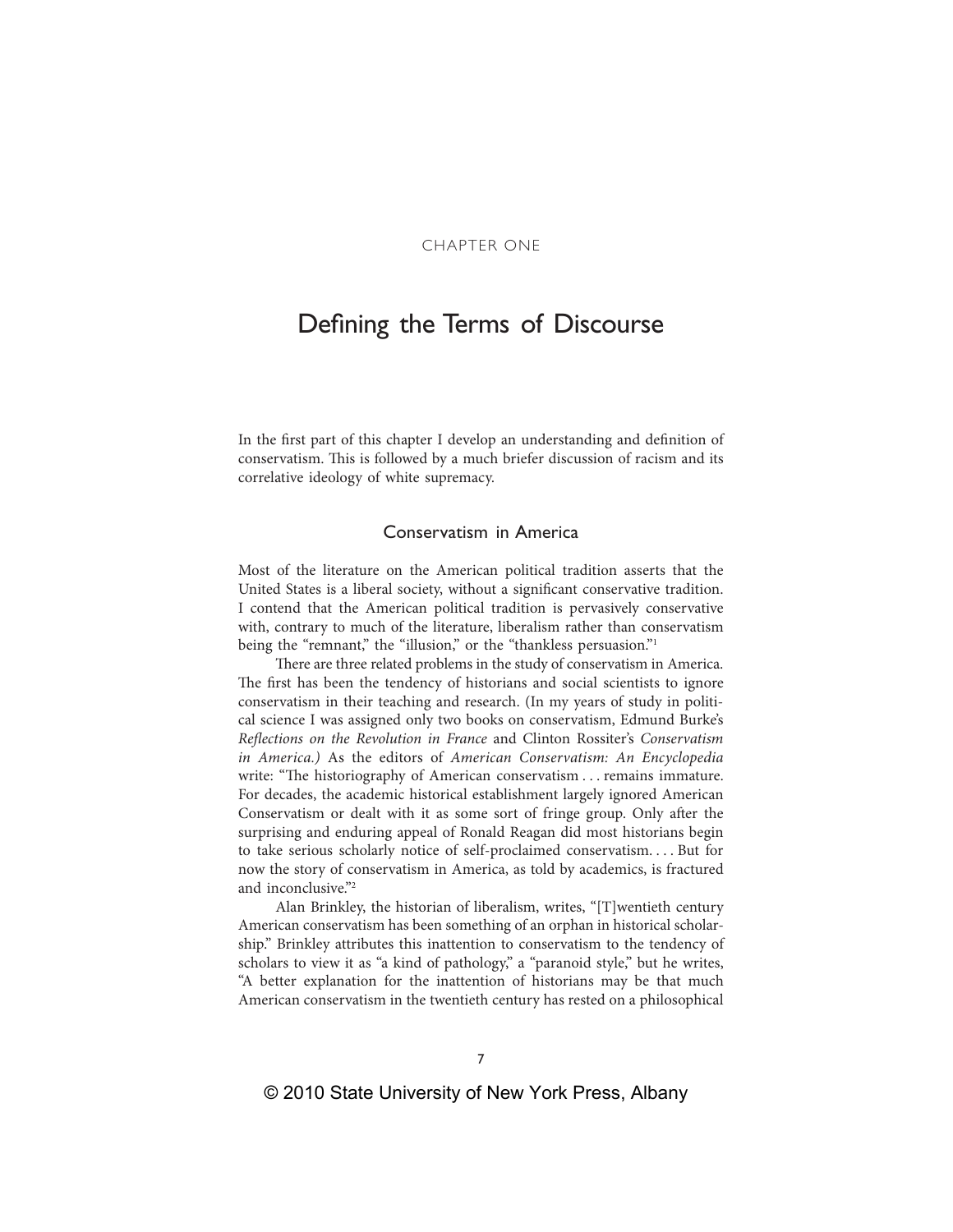foundation not readily distinguishable from the liberal tradition, to which it is, in theory opposed."<sup>3</sup>

This tendency to ignore "self-proclaimed" conservatism or treat it as a kind of pathology is related to the larger tendency of American scholarship to understand the American tradition as profoundly and pervasively liberal, rooted in the philosophy of John Locke. This view was stated most persuasively in Louis Hartz's seminal 1955 work, The Liberal Tradition in America. Although few scholars today fully embrace Hartz's thesis, the work exerted and exerts a powerful influence on teaching and research on ideology in the American political tradition.4

The third problem is the tendency to locate conservative thought in the writings of Burke, and finding little self-conscious Burke in the American tradition, it is concluded that there is little conservatism in the tradition or that it is an illusion, a remnant, or a "kind of pathology."5

### Understanding Conservatism

Conservatism as a self-conscious ideology is usually understood in terms of a set of enduring principles, usually derived from Burke but in some cases traced to Plato and the Ancients.<sup>6</sup> But Huntington is largely correct when he contends that, unlike most ideologies, conservatism lacks what he calls a "substantive ideal" or "vision."7 Building on Mannheim's classic essay "Conservative Thought," Huntington argues that conservatism as an ideology is best understood "situationally."8 Or as Mannheim wrote, "conservatism . . . is always dependent on a concrete set of circumstances in a [particular] period and country."9 In other words, conservatism is always a reaction to a challenge to an existing order becoming "conscious and reflective when other ways of life and thought appear on the scene, against which it is compelled to take up arms in an ideological struggle."<sup>10</sup> Situationally conservatism is defined as

the ideology arising out of a distinct but recurring type of historical situation in which a fundamental challenge is directed at established institutions and in which the supporters of those institutions employ the conservative ideology in their defense. Thus, conservatism is that system of ideas employed to justify any established social order, no matter where or when it exists, against any fundamental challenge to its nature or being, no matter from what quarter. . . . Conservatism in this sense is possible in the United States today only if there is a basic challenge to existing American institutions which impels their defenders to articulate conservative values.<sup>11</sup>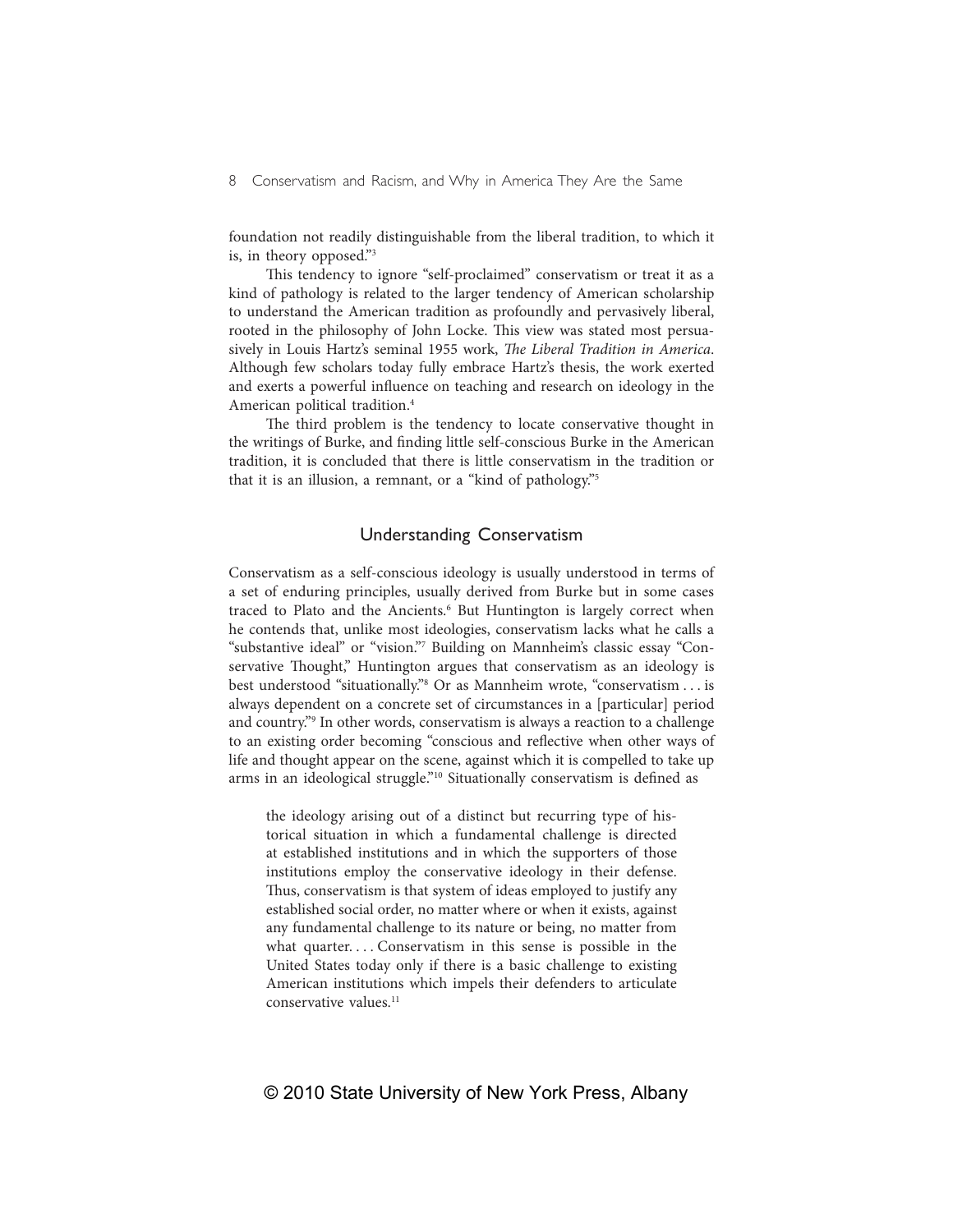Writing in 1954 Huntington did not anticipate that the civil rights and black power movements in a few years would mount a sustained challenge to the existing order; therefore, he declared there was no conservative intellectual tradition or movement in the United States, and the effort to create one was "futile or irrelevant."12

Huntington also downplayed the challenge of the New Deal to the Lockean order, arguing that the only threat that could spark a conservative movement in the United States was the threat of international Communism. However, in addition to Communism, the New Deal was, as we shall see, formative in the emergence of a self-conscious conservative tradition and movement in the United States.

Conservatism as an ideology is thus a reaction to a system under challenge, a defense of the status-quo in a period of intense ideological and social conflict. $13$ 

In addition to understanding conservatism situationally, Huntington writes that the ideology may be understood in two other ways. First is the classic "aristocratic theory" associated mainly with Burke, which is the reaction of a specific class (the feudal aristocracy) to a specific historical circumstance (the French Revolution). Second is the "autonomous theory" in which any individual from any class can embrace a set of universal ideas—liberty, justice, moderation, balance, order—thought to constitute the essence of a conservative outlook. Although Huntington contends that conservatism is best understood situationally, he believes that in whatever situation the ideology emerges it will represent the "manifestations in history of Burke's ideas."<sup>14</sup> Thus, unlike Mannheim, Huntington continues to tie conservatism to a specific set of ideas rather than viewing it having no substantive ideal or vision. This appears to contradict his situational argument that conservatism is the defense of any existing order against any organized challenge, whether the established order is liberal, conservative, or Marxist. However, he suggests any system under stress will employ Burkean ideas in its defense because Burke was inclined to "defend all existing institutions wherever located and however challenged."15 For Huntington Burke therefore becomes "the conservative archetype." Burke, however, would not likely defend a radical Marxist regime or perhaps even a militant liberal one. Huntington seems to acknowledge this when he writes,

No necessary dichotomy exists, therefore, between conservatism and liberalism. The assumption that such an opposition does exist derives, of course, from the aristocratic theory of conservatism and reflects an over concern with a single phase of western history.... The effort to erect this ephemeral relationship into a continuing phenomenon of history only serves to obscure the fact that in the proper historical circumstances conservatism may well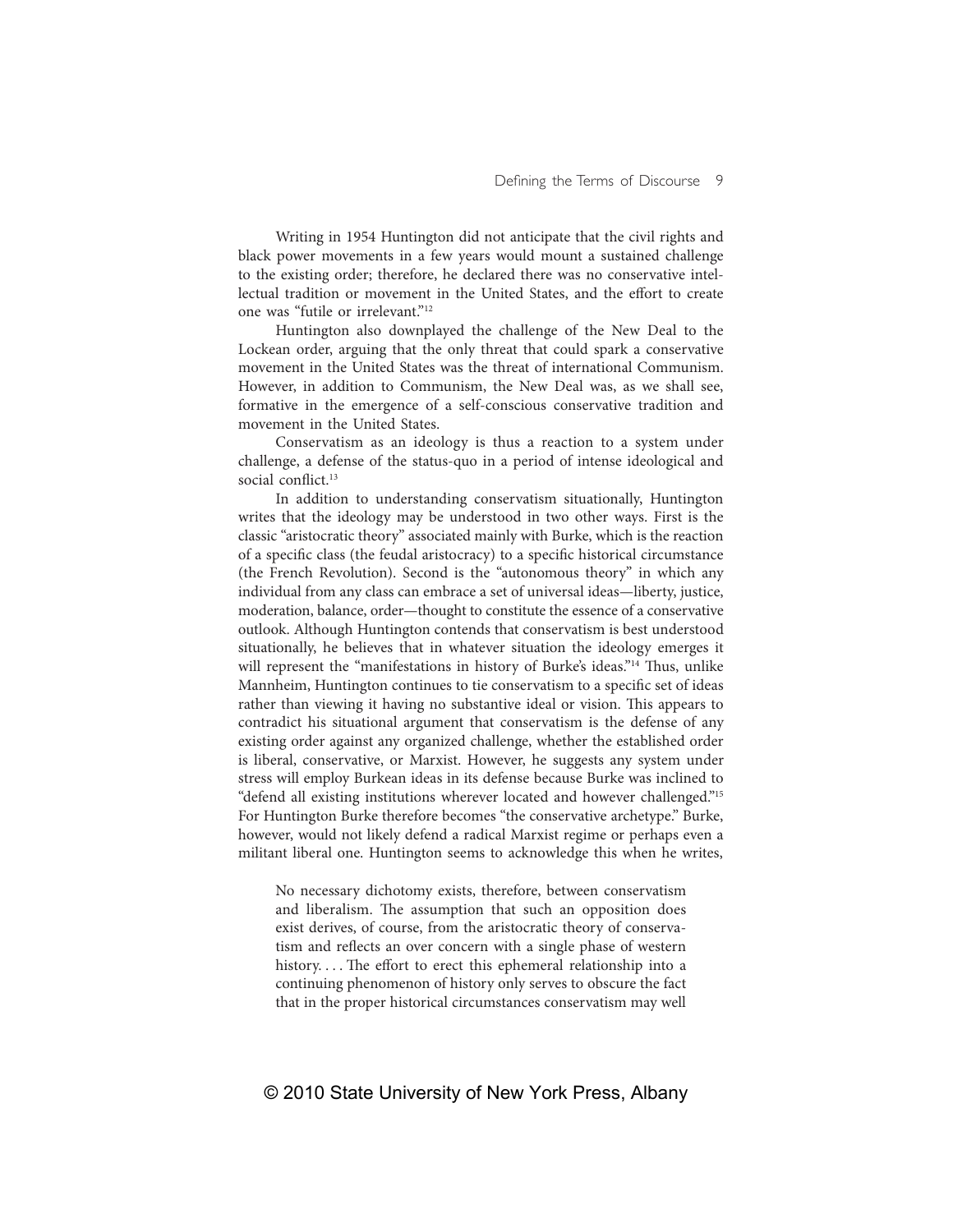be necessary for the defense of liberal institutions. The true enemy of the conservative is not the liberal but the extreme radical no matter what the ideational theory he may espouse.<sup>16</sup>

But the postwar conservative tradition and movement that emerged in the United States after 1945 did reject New Deal liberalism, and it did so more in the tradition of Locke, then Burke. In other words conservatism in the United States is a manifestation in history of Locke's ideas. Again, at other places Huntington appears to acknowledge this as in his critique of Russell Kirk's Conservative Mind. Huntington describes this seminal work in American conservative thought as "out of time and out of step in America because in Burkean fashion "it is dreaming of a world of less democracy, less equality, less industrialism, an age in which the elite ruled and the mass know their place."17 In other words, Kirk wished to manifest Burkean ideas in modern American history. Huntington's analysis as useful as it is is nevertheless yet another manifestation of the confusion surrounding the discussion of conservatism in the historical and social science literature.

This confusion not withstanding, however conservatism as an ideology is understood, it could never be appealing to African Americans because collectively they have never been satisfied with the status-quo or the established order, and "manifestly, the ideology has little appeal to any one discontented with the status-quo."<sup>18</sup>

As I will demonstrate in a subsequent chapter, African American thought has always been mainly a system-challenging, dissident thought. However, until the 1950s and 1960s this thought had not been linked to a powerful mass movement. And "the mere articulation of a dissident ideology does not produce conservatism until that ideology is embraced by significant social groups."19 Once it appeared that the black movement presented "a clear and present danger" to the existing order, a self-conscious conservative movement would necessarily emerge, and it would also necessarily be for the most part a racist movement. Although as I will show in chapters 6 and 7 conservatism in the post World War II period was a product of multiple challenges to the Lockean order—the New Deal, international Communism, and countercultural challenges to traditional values and institutions—the defense of racism was probably indispensable to the movement's acceleration in the 1960s and 1970s and its ascendancy to presidential power in 1980.

## Understanding Racism

Race was taken into consideration—was a predicate for policies and decisions—in the creation of the American republic in order to subordinate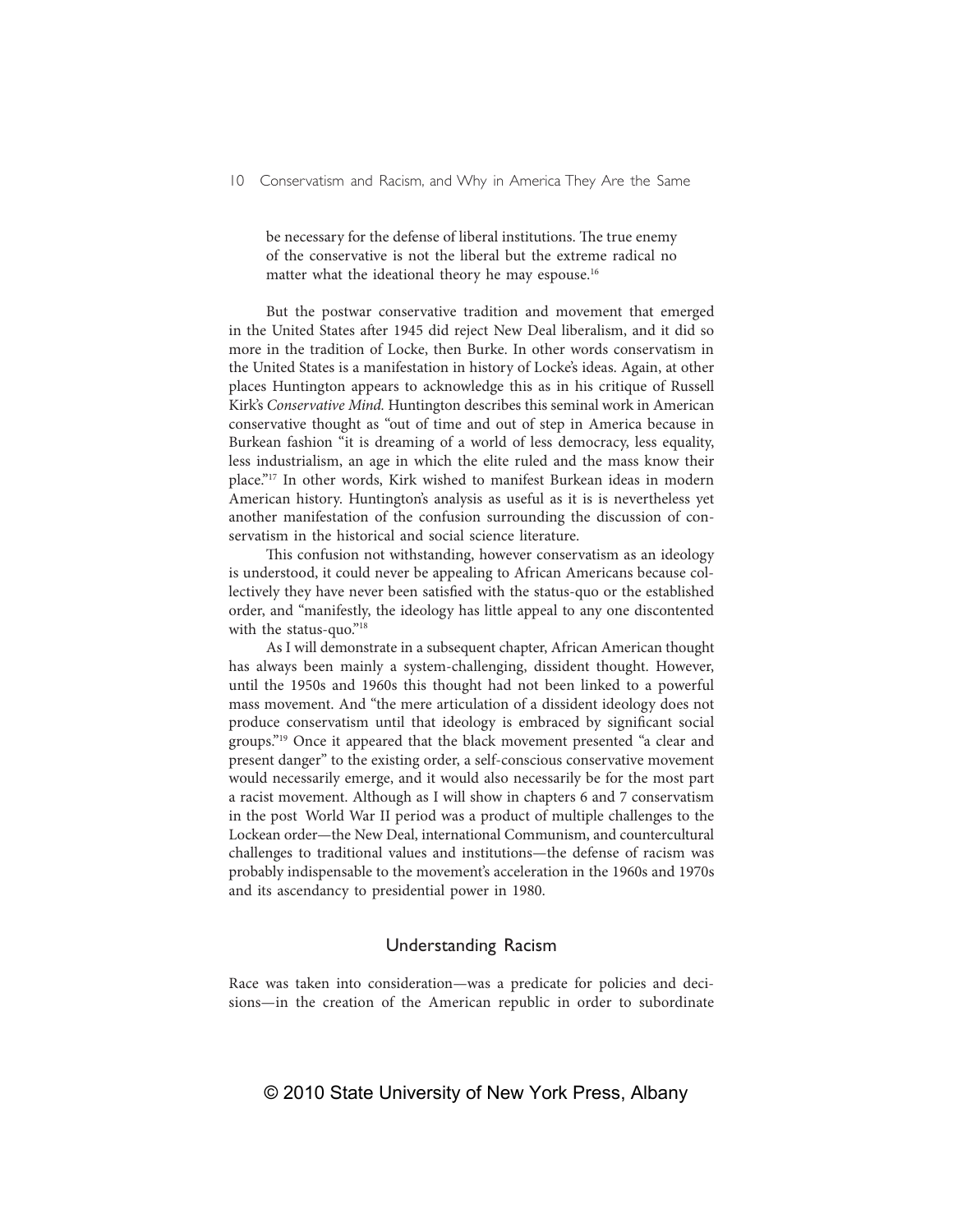Africans and maintain control over them. Four Clauses of the Constitution reflect explicit decisions at Philadelphia to subordinate and oppress Africans.<sup>20</sup> Of the most infamous of these clauses Donald Robinson writes, "It bears repeating . . . that Madison's formula did not make blacks three fifths of a human being. It was much worse then that. It gave slave owners a bonus in representation for their human property, while doing nothing for blacks as non-persons under the law."21

Race was taken into consideration for the same purposes in the design of the economy, including the use of African women and children as well as men as enslaved labor in the South and subordinate labor in the North. Meanwhile, race was used to exclude nonenslaved Africans from capital and credit markets. In the South race was used to deny Africans not only the fruits of their labor but the fruits of their love as well, as the children of the enslaved were traded like ordinary articles of commerce.<sup>22</sup>

In the North so-called free Negros because of their race were routinely denied access to inns, schools, hospitals, churches, and cemeteries. Frequently, they were also victims of extraordinary violence because of their race. In 1741, for example, in New York City amidst rumors of a slave rebellion, thirteen black men were burned at the stake, seventeen were hanged, and more than one hundred black women and men were thrown into a dungeon beneath city hall.<sup>23</sup>

The making of these kinds of race-based decisions to subordinate Africans in America is the meaning of racism as used in this study. It is based on the definition advanced by Stokely Carmichael and Charles Hamilton in their 1967 book, Black Power: Politics of Liberation in America, where they define racism as "the predication of decisions and policies on considerations of race for the purpose of subordinating a racial group and maintaining control over it."<sup>24</sup> The Carmichael and Hamilton definition breaks with the way racism is traditionally defined by social scientists and historians because it focuses on behavior, rather than attitudes or ideology or the relationship between ideas and behavior. For example, many scholars of racism define it using some variations of the definition developed by Pierre Van den Berghe as "any set of beliefs that organic, genetically transmitted differences (whether real or imagined) between human groups are intrinsically associated with the presence or absence of certain socially relevant abilities or characteristics, hence that such differences are a legitimate basis of invidious distinctions between groups socially defined as races."<sup>25</sup> For purposes of the scientific study of racist behavior—historically and structurally—the Carmichael and Hamilton definition is preferred because the Van den Berghe type definitions tend to conflate a theory or explanation of the phenomenon with its empirical observation by stating that racism exists only if a belief in racial group inferiority is used to rationalize racial group mistreatment or subordination.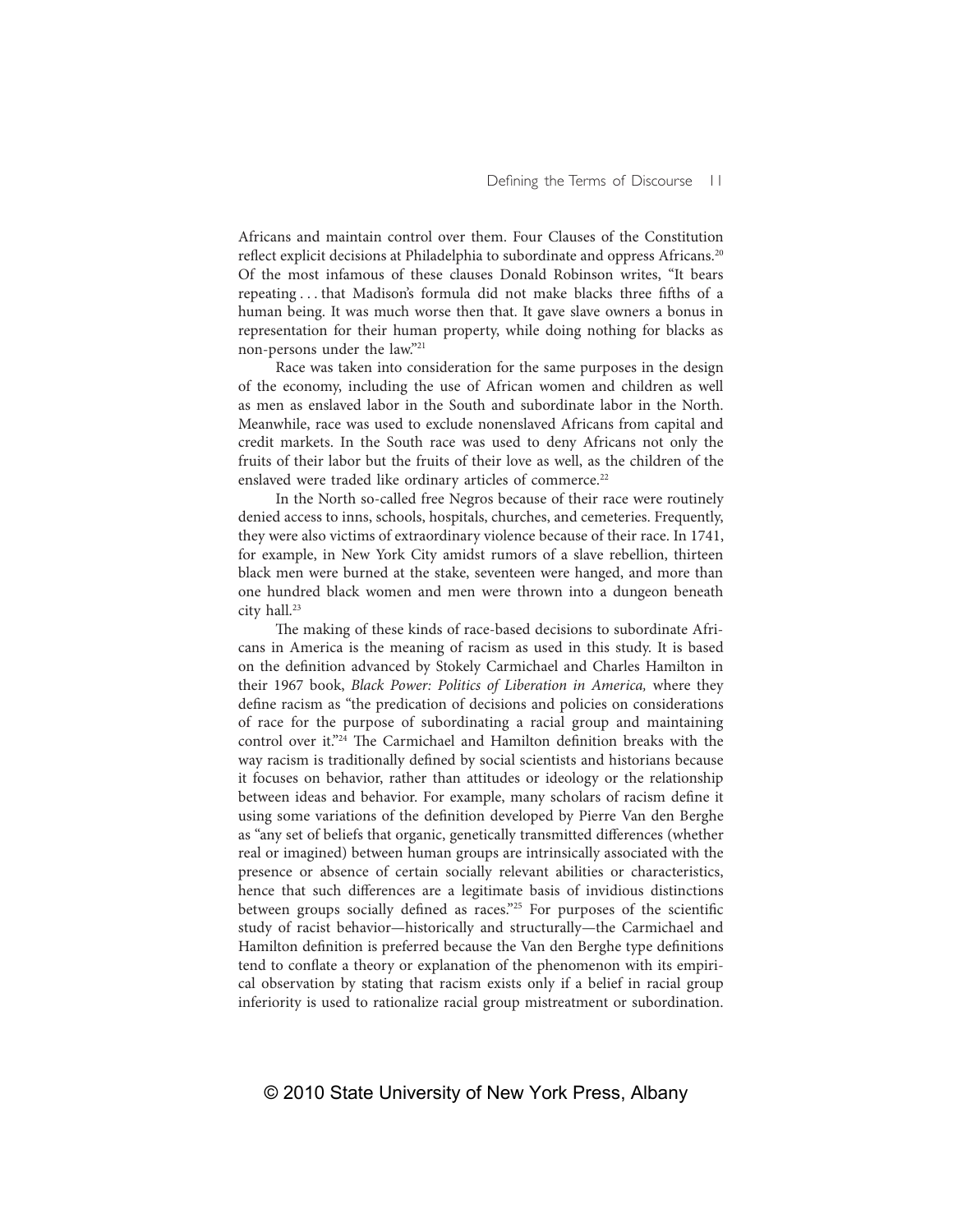#### 12 Conservatism and Racism, and Why in America They Are the Same

But, theoretically, it is possible that racism could be based not on perceived racial group inferiority but for simple economic or political reasons. (It is also possible that a group could be subordinated on the basis of the belief that it is superior). Antiblack racism in the United States, for example, has its origins not in the perceived differences between blacks and whites but in economic necessity and power. Frederickson writes, "The evidence strongly suggests that Africans and other non-Europeans were initially enslaved not so much because of their color and physical type as because of their legal and cultural vulnerability." And "it is clear from authoritative discussions of the legal, moral and religious foundations of slavery taking place in seventeenthcentury England and the Netherlands that there was little or no overt sense that biological race or skin color played a determinative role in making some human beings absolute masters over others."26

The Van den Berghe type definitions of racism also complicates the process of research because it requires first identification of the beliefs in group inferiority and then a showing that these beliefs are in fact the basis for the racism, rather than mere rationalizations.<sup>27</sup>

However, as a historical matter racism by Europeans toward all the other peoples of the world but especially African peoples was rationalized on the basis of an ideology of white or European supremacy or, more precisely, an ideology of the inferiority of nonwhites. In the Anglo-American case the ideology that posited the inferiority of African peoples is deeply rooted in Western philosophy. Hegel wrote of Africans that they have not yet "attained to the realization of any substantial objective existence . . . in which the interest of man's volition is involved and in which he realized his own being . . . and the Negro . . . exhibits the natural man in his completely wild and untamed state" and that "among Negroes moral sentiments are quite weak, or more strictly speaking, non-existent." And Kant also concluded that blacks were inferior to whites in moral and rational capabilities and have by nature "no feelings that rise above the trifling."<sup>28</sup>

The ideology of white supremacy is also rooted in the Judeo-Christian faiths,<sup>29</sup> cultural chauvinism,<sup>30</sup> and scientific pretensions.<sup>31</sup> Thus, although racism in the United States is fundamentally about economics and relationships of power it has also been buttressed by a powerful ideology.

Racism in the United States, as Joe Feagin so ably demonstrates, is not merely individual acts of racism or bigotry, prejudice or racial stereotyping, or even racially discriminatory institutional practices. Rather it is systemic—a complex, interdependent, interactive series of behavioral and ideational components.<sup>32</sup> This "systemic racism" is reflected historically in the unjustly gained economic resources and political power of whites; empirically in a complex array of anti-black practices; and in the ideology of white supremacy and the attitudes of whites that developed in order to rationalize the system.